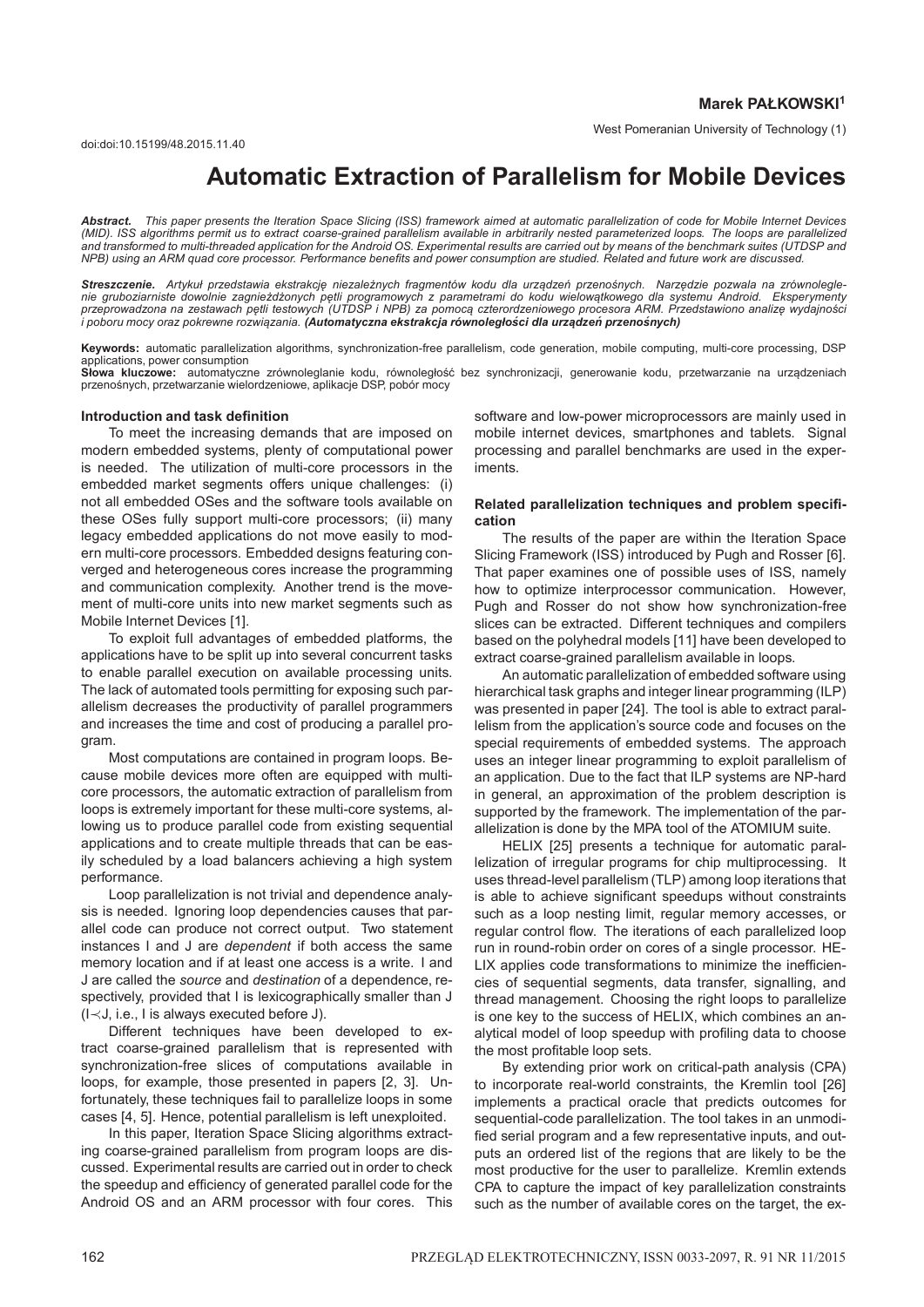$$
\begin{array}{ll}\nfor (i=0; i
$$

$$
\mathcal{L} \xrightarrow{\mathcal{L} \xrightarrow{\mathcal{L} \xrightarrow{\mathcal{L} \xrightarrow{\mathcal{L} \xrightarrow{\mathcal{L} \xrightarrow{\mathcal{L} \xrightarrow{\mathcal{L} \xrightarrow{\mathcal{L} \xrightarrow{\mathcal{L} \xrightarrow{\mathcal{L} \xrightarrow{\mathcal{L} \xrightarrow{\mathcal{L} \xrightarrow{\mathcal{L} \xrightarrow{\mathcal{L} \xrightarrow{\mathcal{L} \xrightarrow{\mathcal{L} \xrightarrow{\mathcal{L} \xrightarrow{\mathcal{L} \xrightarrow{\mathcal{L} \xrightarrow{\mathcal{L} \xrightarrow{\mathcal{L} \xrightarrow{\mathcal{L} \xrightarrow{\mathcal{L} \xrightarrow{\mathcal{L} \xrightarrow{\mathcal{L} \xrightarrow{\mathcal{L} \xrightarrow{\mathcal{L} \xrightarrow{\mathcal{L} \xrightarrow{\mathcal{L} \xrightarrow{\mathcal{L} \xrightarrow{\mathcal{L} \xrightarrow{\mathcal{L} \xrightarrow{\mathcal{L} \xrightarrow{\mathcal{L} \xrightarrow{\mathcal{L} \xrightarrow{\mathcal{L} \xrightarrow{\mathcal{L} \xrightarrow{\mathcal{L} \xrightarrow{\mathcal{L} \xrightarrow{\mathcal{L} \xrightarrow{\mathcal{L} \xrightarrow{\mathcal{L} \xrightarrow{\mathcal{L} \xrightarrow{\mathcal{L} \xrightarrow{\mathcal{L} \xrightarrow{\mathcal{L} \xrightarrow{\mathcal{L} \xrightarrow{\mathcal{L} \xrightarrow{\mathcal{L} \xrightarrow{\mathcal{L} \xrightarrow{\mathcal{L} \xrightarrow{\mathcal{L} \xrightarrow{\mathcal{L} \xrightarrow{\mathcal{L} \xrightarrow{\mathcal{L} \xrightarrow{\mathcal{L} \xrightarrow{\mathcal{L} \xrightarrow{\mathcal{L} \xrightarrow{\mathcal{L} \xrightarrow{\mathcal{L} \xrightarrow{\mathcal{L} \xrightarrow{\mathcal{L} \xrightarrow{\mathcal{L} \xrightarrow{\mathcal{L} \xrightarrow{\mathcal{L} \xrightarrow{\mathcal{L} \xrightarrow{\mathcal{L} \xrightarrow{\mathcal{L} \xrightarrow{\mathcal{L} \xrightarrow{\mathcal{L} \xrightarrow{\mathcal{L} \xrightarrow{\mathcal{L} \xrightarrow{\mathcal{L} \xrightarrow{\mathcal{L} \xrightarrow{\mathcal{L} \xrightarrow{\mathcal{L} \xrightarrow{\mathcal{L} \xrightarrow{\mathcal{L} \xrightarrow{\mathcal{L} \xrightarrow{\mathcal{L} \xrightarrow{\mathcal{L} \xrightarrow{\mathcal{L} \xrightarrow{\mathcal{L} \xrightarrow{\mathcal{
$$

```
C_1 \times i + c_1 = C_1 \times (n - i - 1) + c_1//par
for(t1=1; t1<=intDiv(n-2,2); t1++){
a[t1]=a[n-1-t1]*b[t1];if(2*t1 <= n-2 && t1 >= 1) {
  a[n-t1-1]=a[t1]*b[n-t1-1];}
}
```
for  $(i=0; i$  $A[i+k] = A[i]*B[i];$ 

 $\mathcal{L}$ 

 $\int C_{11} \times i + c_1 = C_{11} \times (i - k) + c_1$  $C_{12} \times i + c_1 = C_{11} \times (i + k) + c_1$ //par for( $t1=1$ ;  $t1 \leq \min(n-k+1,k)$ ;  $t1++$ ) {  $a[t1+k]=a[t1]*b[t1];$ if  $(t1 > = 1)$  { for(t1\_=t1+k; t1\_<= n-1; t1\_+= k) {  $a[t1 +k] = a[t1] * b[t1];$ }}}

Fig. 1. Simple original loops and ISSF code exhibiting data dependences with iteration spaces, when n = 8 and k = 3.

ploitability of parallelism, and parallelization overhead.

The affine transformation framework (ATF), considered in papers [2, 3] unifies a large number of previously proposed loop transformations. The ATF framework is implemented in the project Pluto [10, 12]. Pluto transforms C programs from source to source for coarse-grained parallelism and data locality simultaneously. The core transformation framework mainly works by finding affine transformations for efficient tiling and fusion, but not limited to those. However, the affine transformation framework does not exploit all parallelism with synchronization-free slices in some cases of loops [4]. The tool does not parallelize the loops illustrated in Figure 1.

In order to find an affine transformation  $\Phi_s = C_s I_s + c_s$ extracting parallelism for these examples, we have to solve the following equations in Figure 1 The solution in both cases is [0 c], for all positive integer c, means that there does not exist any affine transformation extracting two or more slices for these loops [4]. Dependences of these examples were described for the Omega Test in paper [20].

The polyhedral method was invented by Paul Feautrier [3] and implemented in the Automatic Parallelizer and Code Transformation Framework (PIPS) [22, 23]. PIPS is a sourceto-source compilation framework for analyzing and transforming C and Fortran programs. Program transformations of the tool include loop distribution, scalar and array privatization, atomizers (reduction of a statements to a three-address form), loop unrolling (partial and full), strip-mining and others. The authors are going to develop code generation for mobile and embedded systems (Tilera, Kalray MPPA, ST P2012, EdkDSP) [22]. Notwithstanding this, the tool fails to extract parallelism with slices for some loops including the example from section 2 and the loops in Figure 3.

The Cetus tool provides an infrastructure for research on multi-core compiler optimizations that emphasizes automatic parallelization [21]. The compiler targets C programs and supports source-to-source transformations. It performs loop dependence analysis and generates parallel loop annotations. However, a loop parallelizer of the tool is limited only to induction variable substitution, reduction recognition and array privatization.

## **Parallelism extraction using Iteration Space Slicing**

Iteration Space Slicing (ISS) was introduced by Pugh and Rosser [6] as an extension of a program slicing proposed by Weiser [7]. It takes dependence information as input to find all statement instances that must be executed to produce the correct values for the specified array elements. A dependence graph refers to extensive set of dependence of a loop nest, described by dependence relations in the Presburger arithmetic. The algorithms presented in paper [4] show the usage of the Iteration Space Slicing for coarse-grained parallelization. Coarse-grained code is presented with synchronization-free slices or with slices requiring occasional synchronization. An (iteration-space) slice is defined as follows.

**Definition**. Given a dependence graph defined by set of dependence relations, a slice S is a weakly connected component of this graph, i.e., a maximal subgraph such that for each pair of vertices in the subgraph there exists a directed or undirected path.

Iteration Space Slicing (ISS) requires an exact representation of loop-carried dependences and consequently an exact dependence analysis which detects a dependence if and only if it actually exists. To describe and implement the algorithm, we chose the dependence analysis proposed by Pugh and Wonnacott [16] where dependences are represented by dependence relations.

A dependence relation is a tuple relation of the form [*input list*]→[*output list*]: *formula*, where *input list* and *output list* are the lists of variables and/or expressions used to describe input and output tuples and *formula* describes the constraints imposed upon *input list* and *output list* and it is a Presburger formula built of constraints represented with algebraic expressions and using logical and existential operators.

*Presburger arithmetic* PA is the first-order theory of the integers in the language *L* having 0, 1 as constants, +,- as binary operations, and equality  $=$ , order  $<$  and congruences  $\equiv_n$  modulo all integers n $\geq$ 1 as binary relations. Standard operations on relations and sets are used, such as intersection (∩), union (∪), difference (-), domain (dom *R*), range (ran *R*), relation application (*S*<sup> $=$ </sup> *R*(*S*):  $e$ <sup> $\in$ </sup> *S*<sup> $\perp$ </sup> iff exists *e* s.t. *e*→*e*<sup> $\in$ </sup>∈*R*,*e*∈*S*), positive transitive closure of relation *R*, *R*+ =  ${[e] \rightarrow [e'] : e \rightarrow e' \in R \lor \exists e'', e \rightarrow e' \in R \land e' \rightarrow e' \in R^+},$ transitive closure  $R^* = R + \cup I$ . In detail, the description of these operations is presented in [16, 13].

Let us to remind an ISS algorithm presented in [4]. It extracts coarse grained parallelism represented with slices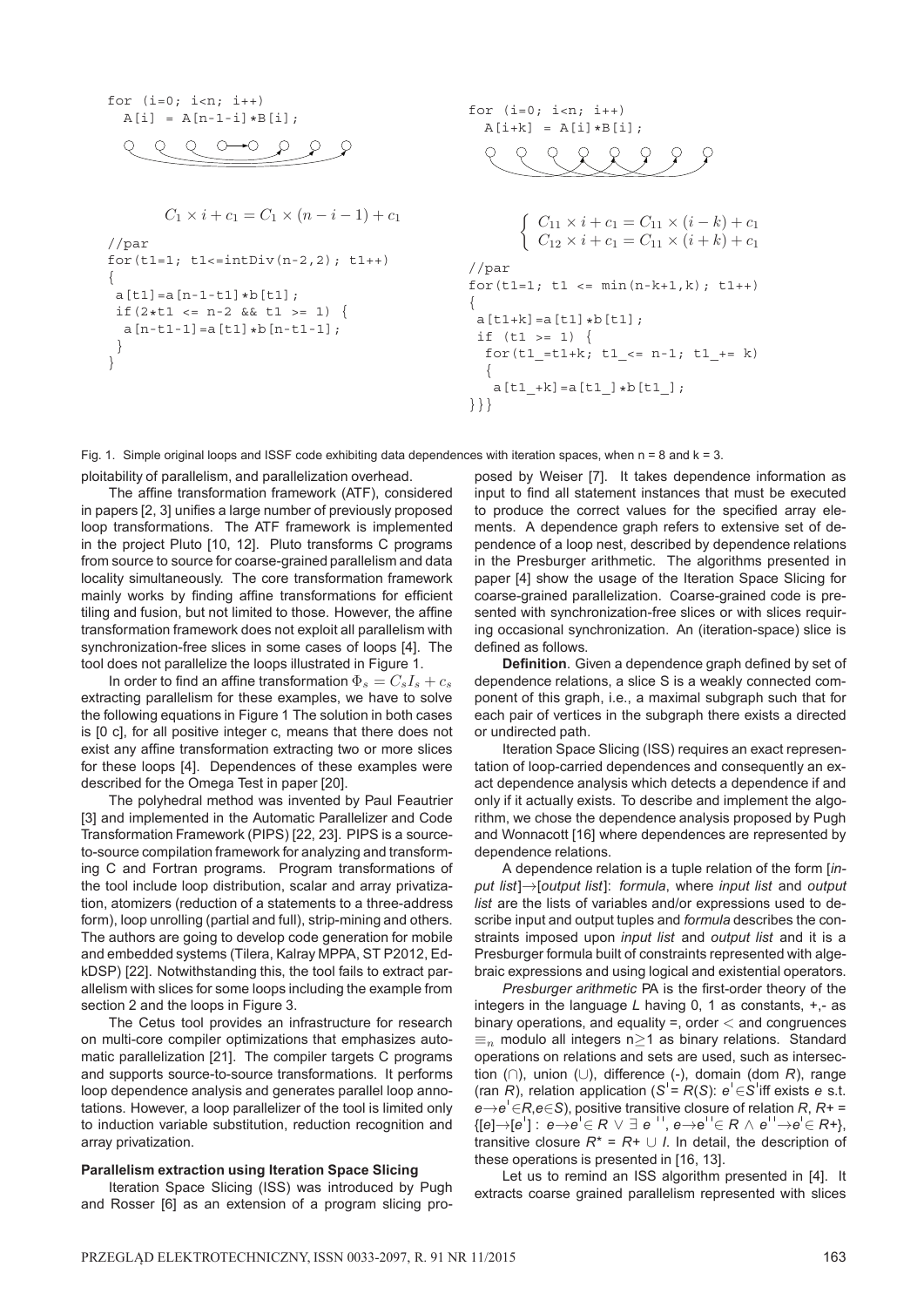**Algorithm** Iteration Space Slicing for Program Loops Parallelization

**Input :** Set of relations *S*={*R*i}, 1≤*i*≤*n*, describing all dependences in a loop

**Output :** Code representing synchronization-free slices

1. 
$$
R = \bigcup_{i=1}^{n} R_i
$$

- $i=1$ 2.  $S_{UDS}$  = domain(R) - range(R)
- 3. R<sub>USC</sub> = {[e] → [e<sup>'</sup>] : e, e<sup>'</sup>  $\in$  S<sub>UDS</sub>, e  $\neq$  e<sup>'</sup>, (R<sup>\*</sup>(e) ∩  $R^*(e')\}$
- 4.  $S_{repr} = S_{UDS}$  range(R<sub>USC</sub>)
- 5.  $S_{slice} = R^*((R_{USC})^*(e), e \in S_{repr})$
- 6. Generate parallel code scanning synchronization-free slices by means of set  $S_{slice}$  and a loop generator, for example the Omega Library [20] or the Barvinok tool [14].

and consists of the following steps:

- find set  $S_{repr}$  of representative sources as domain(R) range(R);
- reconstruct slices from their representatives and generate code scanning these slices using  $S_{slice}$ .

The approach to extract synchronization-free slices relies on the transitive closure of an affine dependence relation describing all dependences in a loop. An ultimate dependence source is a source that is not the destination of another dependence. Ultimate dependence sources and destinations represented by relation R can be found by means of the following calculations:  $domain(R)$  - range(R). The set of ultimate dependence sources of a slice forms the set of its sources. The representative source of a slices is its lexicographically minimal source. The following listing includes steps of the ISS algorithm. More details can be found in paper [4].

Let us clarify the ISS technique by means of the following parametrized loop. Figure 2 presents dependences of the loop and two synchronization-free slices.

for $(i=1; i<=N; i++)$ for $(j=1; j<=N; j++)$  $a[i][j] = a[i][j-1] + a[i-2][j-1];$ 

There are the dependence relations returned by Petit [8]  $R_1 = \{ [i,j] \rightarrow [i,j+1] : 1 \geq i \geq n \land 1 \geq j < n \}.$ 

 $R_2 = \{ [i,j] \rightarrow [i+2,j+1] : 1 \geq i \geq n-2 \land 1 \geq j < n \}.$ 

The following relation  $R_{USC}$  is calculated by means of the Omega calculator [13].

 $R_{USC} = \{ [i,j] \rightarrow [i',j'] : \text{Exists ( alpha : 0 = i+i'+2alpha] \land j = 1 \}$  $\wedge$  j' = 1  $\wedge$  1  $\geqslant$  i  $\geqslant$  i'-2  $\wedge$  i'  $\geqslant$  n)}.

Next, the following sources of slices and elements of slices are produced by means of the Omega calculator.

 $S_{repr} = \{ [i,j] : j = 1 \land 1 \geq i \geq 2 \land 2 \geq n \}.$ 

 $S_{slice}$  = {[i,j] : Exists ( alpha : i+t1+2alpha = 0  $\land$  t1+2  $\leq$  i  $\leqslant n \wedge 2 \leqslant j \leqslant n \wedge 1 \leqslant t1 \wedge t1 \leqslant 2$ ) OR Exists ( alpha : t1+i+2alpha =  $0 \wedge j = 1 \wedge 1 \leq t1 \leq i-2 \wedge i \leq n \wedge t1 \leq 2$ ) OR Exists ( alpha : t1 = i+2alpha  $\land$  1  $\leq$  t1  $\leq$  i  $\leq$  n  $\land$  2  $\leq$  j  $\leq n \wedge 2 + i \leq 2$ j+t1  $\wedge$  1  $\leq$  t1  $\leq$  2) OR j = 1  $\wedge$  t1 = i $\wedge$  1  $\leq$  t1  $\leq$  2}

Applying the algorithm for independent slices extraction [4] and *codegen* function from the Barvinok library [14], the following parallel code is generated:

```
if (n > = 2) {
  // parallel for
  for (i=1; i<=2; i++) {
    for (j=1; j<=n; j++) {
        a[i][j] = a[i][j-1] + a[i-2][j-1];
```


Fig. 2. Dependences of the loop example, when N=6.

```
}
    if (i > = 1) {
      for (i_1=i+2;i_1=i)=n;i_1+i=2) {
       for (j=1; j<=n; j++) {
        a[i_1][j]=a[i_1][j-1]+a[i_1-2][j-1];
        }
}}}}
```
## **Experiments**

The presented technique was implemented in a tool which uses the Petit dependence analyser. The sources of programs in Java have been transformed by means of TRACO 0.1. TRACO includes the ISL library and the Omega Calculator framework for Presburger arithmetic calculation, Cloog for code generation. TRACO is designed to x86 and x86-64 architectures with Linux OS. It transforms code in C/C++ grammar (Java, C#). The output code of program loops is parallelized and transformed to multi-threaded applications for the Android OS [9].

Experiments were carried with an Google Nexus 5, processor: Qualcomm Snapdragon 800 2.3 GHz with 4 cores, 2 GB RAM, Android 4.4. The UTDSP Benchmark [18] and the NAS Parallel Benchmark (NPB 3.2) suites [17] were a subject the of experiments.

The first benchmark was created to evaluate the quality of code generated by a high-level language compiler targeting a programmable digital signal processor (DSP). The benchmark suite consists of six kernels and ten real-life applications for image processing and communication. The effectiveness of exploiting parallelism in kernels dominates the overall performance. In other words, the compiler must generate efficient code for kernels to maximize the utilization of the hardware resources in the model architecture. DSP application benchmarks are commonly used in embedded and mobile systems [19].

The loops of the NAS Parallel Benchmark suite are a small set of programs designed to help evaluate performance of parallel machines. The test suite, which is derived from computational fluid dynamics (CFD) applications, consists of five kernels and three pseudo-applications [17].

From 77 loops of the UTDSP benchmark suite, Petit is able to analyse 43 loops, and dependences were found in 34 loops (the rest 9 loops do not expose any dependence). For these loops, the presented approach is able to extract parallel threads for 18 (52,9%) loops.

From 431 loops of the NAS benchmark suite, Petit is able to analyse 257 loops, and dependences were found in 134 loops (the rest 123 loops do not expose any dependence). For these loops, the presented approach is able to extract parallel threads for 116 (86,5%) loops.

To assess the efficiency of code produced by the ISS, the following criteria were taken into account for choosing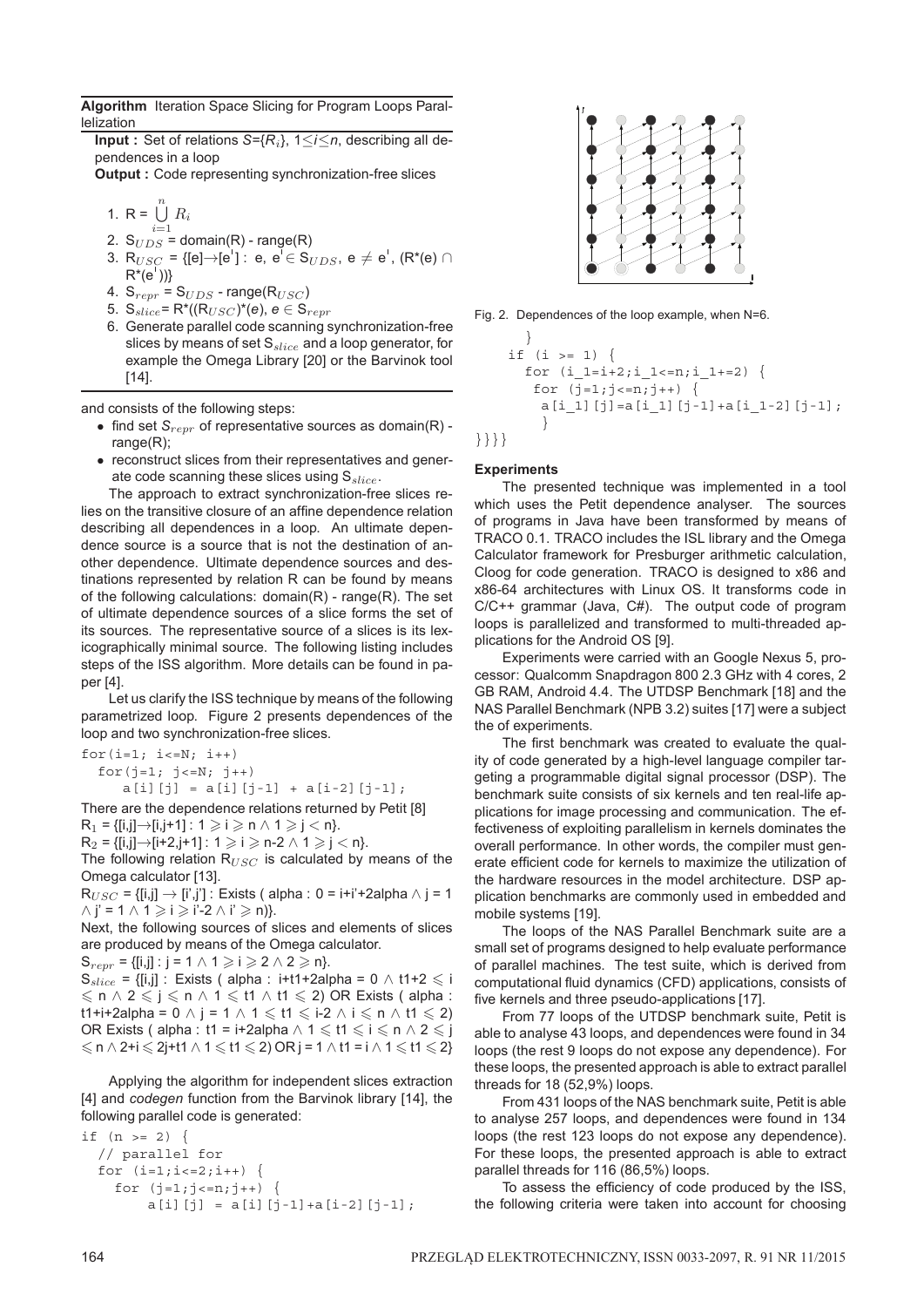| Loop          | Parameters         | 1 CPU (ms) | 4 CPUs (ms) | S     | F     |
|---------------|--------------------|------------|-------------|-------|-------|
| Compress_2    | $B = 300$          | 5749       | 2467        | 2.330 | 0.582 |
|               | $B = 400$          | 13822      | 5600        | 2.468 | 0.617 |
|               | $B=500$            | 29090      | 11090       | 2.623 | 0.655 |
| Edge_detect_1 | $N = 1500$         | 1043       | 456         | 2.287 | 0.571 |
|               | $N = 2000$         | 2402       | 683         | 3.516 | 0.879 |
|               | $N = 3000$         | 3981       | 1309        | 3.041 | 0.760 |
| Histogram 3   | $N = 1000$         | 416        | 112         | 3.714 | 0.928 |
|               | $N = 2000$         | 1131       | 370         | 3.056 | 0.764 |
|               | $N = 2500$         | 1745       | 766         | 2.278 | 0.569 |
|               | N1, N2, N3=100     | 888        | 497         | 1.786 | 0.446 |
| FX_aux_fnct_2 | N1.N2.N3=150       | 4871       | 1532        | 3.180 | 0.795 |
|               | N1, N2, N3=200     | 12093      | 4010        | 3.016 | 0.754 |
| $MG_mg_13$    | N1, N2=750         | 187        | 75          | 2.493 | 0.623 |
|               | N1, N2=1000        | 583        | 388         | 1.503 | 0.376 |
|               | N1.N2=1250         | 816        | 255         | 3.200 | 0.800 |
| UA diffuse 4  | N1.N2.N3.N4=50     | 1265       | 540         | 2.343 | 0.586 |
|               | N1, N2, N3, N4=75  | 7747       | 1876        | 4.130 | 1.032 |
|               | N1, N2, N3, N4=100 | 32313      | 7002        | 4.615 | 1.154 |
| UA_setup_16   | N1.N2.N3=20        | 174        | 65          | 2.677 | 0.669 |
|               | N1, N2, N3=50      | 3622       | 1020        | 3.551 | 0.888 |
|               | N1, N2, N3=80      | 26673      | 6001        | 4.445 | 1.111 |
| UA transfer 4 | N1.N2=1500         | 371        | 128         | 2.898 | 0.725 |
|               | N1, N2=2000        | 646        | 209         | 3.091 | 0.773 |
|               | N1.N2=2500         | 1128       | 404         | 2.792 | 0.698 |

Table 1. Time, speed-up and efficiency.

UTDSP and NAS loops: a loop must be computatively heavy (there are many benchmarks with constant upper bounds of loop indices, hence their parallelization is not justified), code produced by the algorithm must be parallel, structures of chosen loops must be different (there are many loops of a similar structure).

Applying these criteria, the following loops were selected:

- the UTDSP Benchmark Suite:
	- **–** *Compress\_2* Image compression using discrete cosine transform (DCT),
	- **–** *Edge\_detect\_1* Edge detection using 2D convolution and Sobel operators,
	- **–** *Histogram\_3* Image enhancement using histogram equalization.
- the NAS Parallel Benchmark:
	- **–** *FT\_auxfnct\_2* Fast Fourier Transform Benchmark,
	- **–** *MG\_mg\_13* Multigrid methods for solving differential equations,
	- **–** *UA\_diffuse\_4*, *UA\_transfer\_4* and *UA\_setup\_16* Unstructured Adaptive Benchmark.

To check the performance of parallel code, speed-up and efficiency are taken into account. Speed-up is the ratio of sequential time and parallel time, S=T(1)/T(P), where P is the number of processors. Efficiency, E=S/P, tells users about the usage of available processors by parallel code. Table 1 shows the times of loops execution (in milliseconds) for 1, 4 threads with speed-up and efficiency for three different numbers of iterations.

Figure 3 illustrates the speed-up for 2 and 4 CPUs in a graphical way. The results demonstrate that parallel loops formed on the basis of parallel code produced by the ISS framework i) permit for utilizing cores of the mobile multi-core processor; 2) speed-up occurs regardless of the number of loop iterations.



Fig. 3. Speed-up of the parallelized loops by means of the mobile and quad-core processor.

The power consumption of sequential and parallel program loops has been studied by means of the PowerTutor tool [27] which implements the Sesame mechanisms. Sesame is able to generate system energy models of 95% accuracy at one estimation per second and of 88% accuracy at one estimation per 10 ms. The PowerTutor has been chosen to carry out experiments because it does not requires an external assistance; it incurs low overhead and complexity (PowerTutor is intended to run when the system is being used); the tool achieves higher accuracy and rate than the battery interface and adapts to changes either in hardware or usage [27].

The results of experiments are presented in Table 2. The mobile processor consumes more power of its battery for two or four cores. However, the time period of computing is shorter. For *UA\_diffuse\_4*, *UA\_setup\_16* and